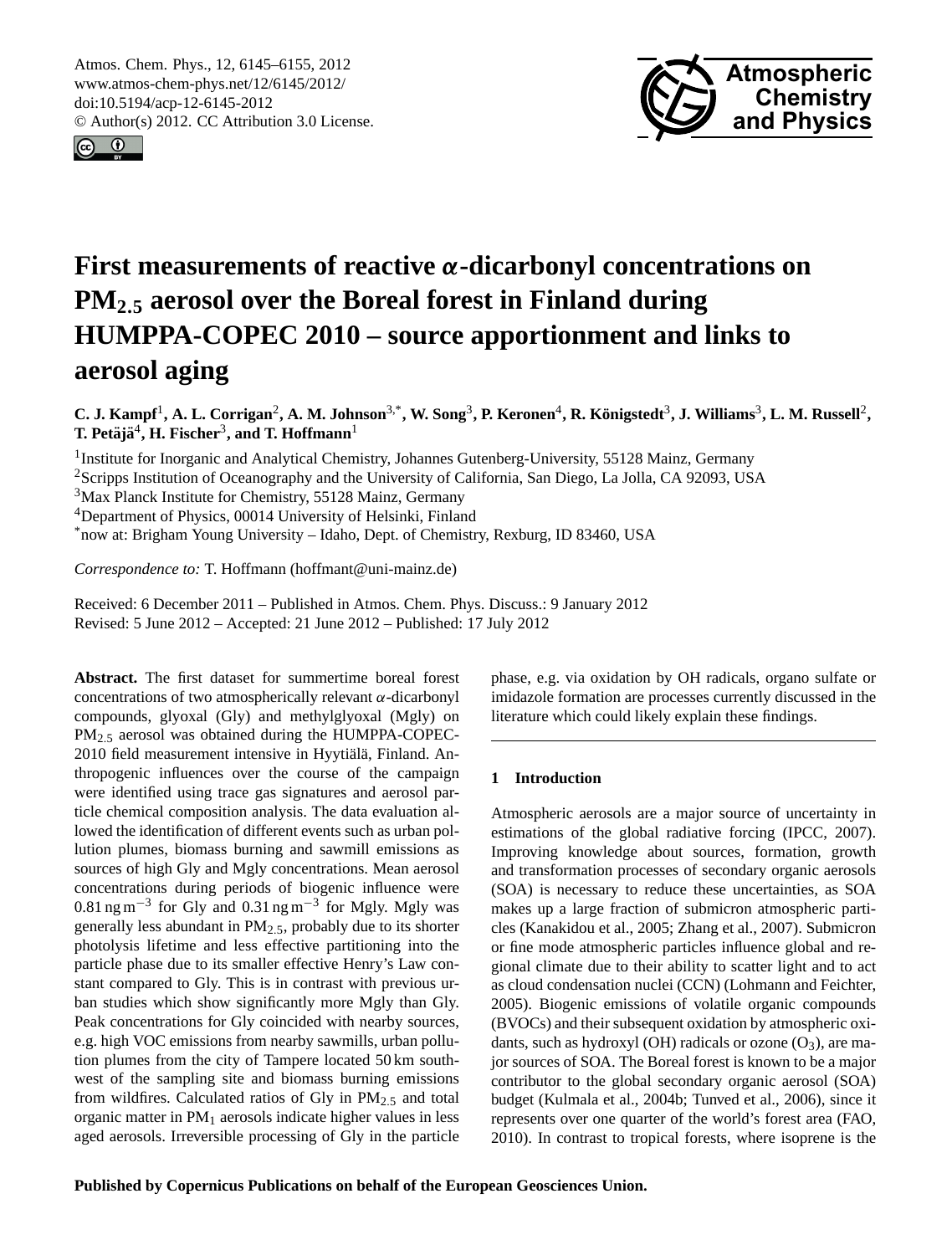most abundant BVOC in the boundary layer (e.g. Lelieveld et al., 2008), monoterpenes (e.g.  $\alpha$ - and  $\beta$ -pinene,  $\Delta$ <sub>3</sub>-carene), especially  $\alpha$ -pinene, are often the most abundant gas phase compounds emitted by the Boreal forest (e.g. Ebben et al., 2011; Hakola et al., 2003).

During summer 2010 the HUMPPA-COPEC 2010 field measurement intensive was conducted from 12 July to 12 August at the SMEAR II measurement site in Hyytiälä (Hari and Kulmala, 2005), Finland. Key features of the station, land use near the site, predominant wind directions and meteorological conditions are described in detail by Williams et al. (2011). Briefly, the SMEAR II research station is located at  $61°50'50.685''$  N and  $24°17'41.206''$  E at 179 m above sea level (a.s.l.). The land within a radius of 50 km of the measurement site is dominated by coniferous and mixed forests with only one significant urban center (Tampere) to the southwest. During the campaign air masses originated primarily from southwestern (53.7 %) and southeastern (20.7 %) but also from northwestern (10.3 %) wind sectors. Generally high temperatures ( $T_{\text{max}} = 32.4 \text{ °C}$ ,  $T_{\text{ave}} = 20.0 \text{ °C}$ ) and ozone concentrations (up to 70 ppb) were encountered during the campaign, but periods of lower temperatures and ozone concentrations, which coincided with wind from northwestern directions, also occurred. Aside from a few exceptions the precipitation was low  $(< 2 \text{ mm day}^{-1})$ . One aim of the campaign was the identification and characterization of anthropogenic influences on European Boreal forest regions using backward trajectories, as well as aerosol particle and trace gas signatures (Williams et al., 2011). In this paper we will present detailed analysis of natural background concentrations of two prominent  $\alpha$ -dicarbonyl compounds; however, biomass burning, sawmill and urban pollution plume events, with regard to glyoxal (Gly) and methylglyoxal (Mgly) concentrations in particulate matter with aerodynamic diameters  $< 2.5 \,\mathrm{\mu m}$  $(PM<sub>2.5</sub>)$ , will also be investigated.

The two simplest  $\alpha$ -dicarbonyl compounds have drawn much attention as potential SOA precursors over the last years. They are produced by a variety of biogenic (e.g. isoprene or monoterpenes) and anthropogenic (e.g. benzene, toluene, xylenes) sources (Volkamer et al., 2001, 2005). Even though their vapor pressures are too high to produce SOA with regard to traditional gas/particle partitioning theory (Odum et al., 1996; Seinfeld and Pankow, 2003) they are readily taken up by aqueous aerosols and water containing particles due to the high solubility of their mono- and di-hydrates in water. Subsequent aqueous phase chemistry yields products, which, at least partly, remain in the particle phase. The role of aqueous phase chemistry in SOA formation was recently reviewed by Lim et al. (2010). Briefly, radical reactions, including oxidation by aqueous OH radicals forming lower volatility products like oxalic and pyruvic acids (Carlton et al., 2007; Tan et al., 2009, 2010; Lim et al., 2010; Altieri et al., 2008), and non-radical reactions, including the formation of higher molecular weight compounds via hemiacetal or acetal formation (Kalberer et al., 2004; Hastings et al., 2005; Liggio et al., 2005a, b; Loeffler et al., 2006; Zhao et al., 2006), aldol condensation (Schwier et al., 2010; Sareen et al., 2010; Yasmeen et al., 2010), imine formation (De Haan et al., 2009a, b, 2011; Noziere et al., 2009; Galloway et al., 2009; Shapiro et al., 2009; Yu et al., 2011; Kua et al., 2011) and organo sulfate formation (Liggio et al., 2005a; Surratt et al., 2007, 2008; Galloway et al., 2009), are involved in Gly / Mgly aqueous phase chemistry.

The Gly/Mgly measurements presented here analyze Gly/Mgly concentrations in  $PM_{2.5}$  particles as the sum of the monomeric  $\alpha$ -dicarbonyl, its hydrated forms and reversibly formed higher molecular weight compounds, using a derivatization technique as will be discussed in the measurements section. Thus, not the complete SOA formed via aqueous phase chemistry of Gly and Mgly in atmospheric particulates is measured. However, the compounds analyzed here specifically account for Gly / Mgly SOA, while some of the aforementioned compounds, e.g. oxalic or formic acid and other oxidation products, can have multiple precursors.

The purpose of this paper is the identification of nonnatural Gly / Mgly influences and the quantification of background forest Gly / Mgly concentrations using aerosol and trace gas measurements during HUMPPA-COPEC 2010 in combination with backward trajectories. The aging state of ambient aerosols will be assessed through identification of specific aerosol sources and Gly / Mgly concentrations. Therefore, analysis of Gly and Mgly aerosol concentrations in combination with aerosol chemical composition analysis via FTIR, and trace gas measurements of carbon monoxide (CO), sulfur dioxide  $(SO_2)$ , acetonitrile (CH<sub>3</sub>CN), n-pentane and important BVOC's ( $\alpha$ -,  $\beta$ -pinene,  $\Delta$ <sub>3</sub>-carene, isoprene) will be used for the appointment of sources and investigations about the aging state of the respective aerosols. Additionally, biogenic pristine forest background concentrations of Gly and Mgly in Boreal aerosols are quantified.

#### **2 Measurements**

## **2.1 Gly / Mgly sample collection and HPLC-ESI-MS / MS analysis**

A parallel set of two sampling devices was operated one platform below the top of the radiation tower (16 m above ground level) at the Boreal forest research station SMEAR II (Station for Measuring Ecosystem- Atmosphere Relation) in Hyytiälä, Finland, from 10 July to 10 August 2010. Each sampling device consisted of a size selective inlet (Digitel DPM PM2.5, Riemer Messtechnik, Germany), which was operated at a flow rate of  $2.3 \text{ m}^3 \text{ h}^{-1}$ using a rotary vane vacuum pump (Becker VT 4.4, oilfree, air-cooled, Becker, Germany) and a stainless steel filter holder.  $PM_{2.5}$  particles were collected on 70 mm TFEcoated borosilicate glass fiber filters (Pallflex T60A20, Pall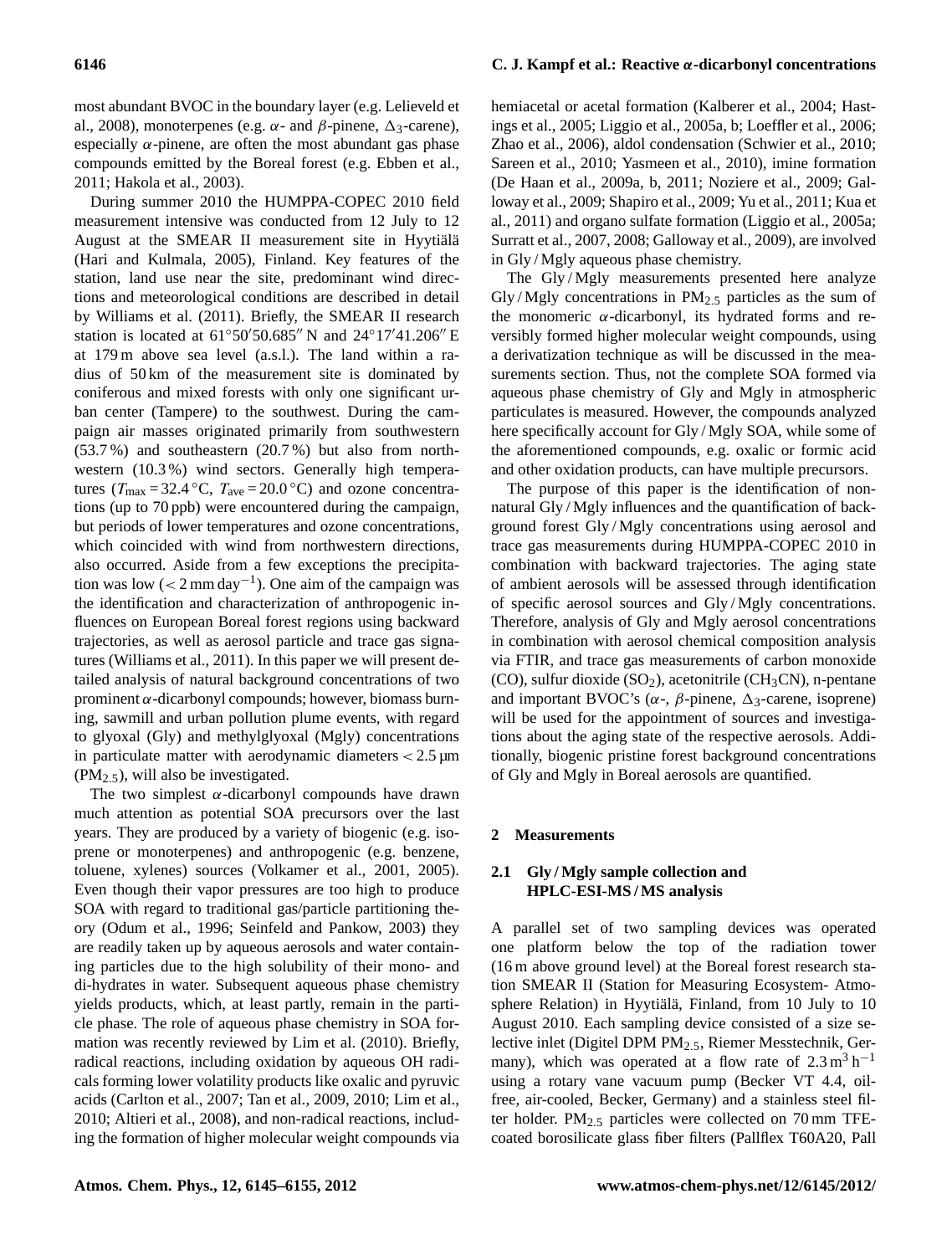Life Science, USA). Adsorption of water vapor and other polar gaseous compounds is minimized due to the hydrophobic surface of the filter material. Sampling periods of the first sampling device (A) were chosen to match forecasted trajectories (calculated using the NOAA HYSPLIT model) for the wind vectors northwest (N-W), northeast (N-E), southeast (S-E) and southwest (S-W). The second sampling device (B) was used as a backup and for additional experiments regarding the diurnal behavior of  $\alpha$ dicarbonyl  $PM<sub>2.5</sub>$  concentrations. Sampling durations were 8 to 57 h. Loaded filters were stored in capped glass vessels covered with aluminum foil at  $-20$  °C until analysis. HPLC-ESI-MS / MS analysis of glyoxal and methylglyoxal as their bis-2,4-dinitrophenylhydrazone derivatives was carried out using an Agilent 1100 series HPLC system (degasser, gradient pump, auto sampler, diode array detector, Agilent Technologies GmbH, Germany) equipped with a Varian Pursuit XRs 3 C8 (Varian, Germany) reversed phase analytical column and a Bruker HCT-Plus ion trap mass spectrometer (Bruker Daltonics, Germany) as described by Kampf et al. (2011). Briefly, loaded filters were extracted by means of ultra-sonication using methanol/water  $(1:1)$ , concentrated under a gentle N<sub>2</sub>stream and derivatized using a freshly cleaned acidic aqueous solution of 2,4-dinitrophenylhydrazine (DNPH). Reversibly formed higher molecular weight compounds are efficiently de-oligomerized due to the strong acidic conditions used. Hydration of  $\alpha$ -dicarbonyl monomers is a fast equilibrium reaction, thus constantly providing non hydrated carbonyl functional groups needed for the derivatization reaction. Therefore, under these conditions the α-dicarbonyl compounds, their hydrated forms and reversibly formed oligomers yield one product upon derivatization, i.e. glyoxal-bis-2,4-dinitrophenylhydrazone (Gly-bis-DNPH) and methylglyoxal-bis-2,4-dinitrophenylhydrazone (Mgly-bis-DNPH), respectively. Specific fragments of the protonated ions were quantified for each target compound in multiple reaction monitoring mode (MRM) of the mass spectrometer.

#### **2.2 Measurements of anthropogenic trace gases**

Pentane measurements were obtained with the Fast Observation of Trace Organics System (FOTOS). The FO-TOS consists of a custom, three-trap (water, enrichment, and cryofocusing) cryogenic sampling system, a fast GC  $(20 \text{ m} \times 0.25 \text{ mm} \times 1.0 \text{ µm}$ , PLOT-Al<sub>2</sub>O<sub>3</sub> "S"), and a MS quadrupole detector (Agilent 5973). For this campaign, the FOTOS was measuring at a height of 16.4 m above ground level with a sampling frequency of 5.5 min. Detection limits for both pentane isomers were below 3 pptv (Johnson, 2011).

The  $SO<sub>2</sub>$  and  $CO$  concentrations were measured from different levels (4.2, 8.4, 16.8, 33.6, 50.4 and 67.2 m) in the 73 m high tower of the SMEAR II site. For a description of the site and a more detailed description of the instrumentation see Hari and Kulmala (2005) and Kulmala et al.  $(2001)$ .  $SO<sub>2</sub>$  concentration was measured with a UVfluorescence analyzer (TEI 43 CTL, Thermo Fisher Scientific, Waltham, MA, USA) in sequence from all the six levels. Time resolution was 1 min at 6 min intervals for each measurement level. Detection limit was 0.1 ppb and relative accuracy  $\pm 3$ %. CO mixing ratios were measured on top of the HUMPPA tower (24 m) using a fast- response vacuum-UV resonance fluorescence instrument (Model AL-5002, Aero Laser, Germany) (Gerbig et al., 1999). The instrument was calibrated in the field every three hours with a secondary standard  $(260 \pm 2.1$  ppbv CO in compressed air) traced to a NOAA reference standard. The time resolution of the original data is 1 s. Detection limit and total uncertainty were 1 ppbv and < 10 %, respectively.

#### **2.3 GC-MSD analysis of BVOC concentrations (pinenes, carene, isoprene)**

BVOCs were observed with an on-line sampling and TD-GC-MSD measurement system. The system consists of a flow controller and a thermal desorber (Markes International, Pontyclin, UK) connected to a gas chromatograph (GC 6890, Agilent, USA), equipped with a Mass Selective Detector (MSD 5973 inert, Agilent, USA). The sampling line was fixed on the HUMPPA tower (24 m), approximately 2–3 m above the canopy top. Ambient air was drawn continuously through a main sample line at about  $71 \text{min}^{-1}$  by a vacuum pump, the residence time of the inlet line was approximately 23 s. A sub stream of sampled air was drawn at about 38 ml min−<sup>1</sup> through a Teflon manifold connection to the main sample line, and concentrated directly on the cold, adsorbent filled trap kept at  $10\degree C$  of the thermal desorber by a membrane pump. The sampling time was 30 min. The cold trap was 2 mm in diameter and filled by a 60 mm long bed of sorbent (Tenax TA and Carbogaraph I) supported by quartz wool. The cold trap was then heated to 200 °C rapidly and then held there while the sample was transferred to the GC column (Cyclodex-B, 30 m, 0.256 mm I.D., 0.25 µm film; J&W Scientific, CA, USA). Detection limits were below 10 pptv. A more detailed description of the instrument can be found in Williams et al. (2007).

## **2.4 FTIR sample collection and chemical composition analysis**

Submicron particles were collected 4 m above ground, approximately mid-canopy level, in temperature controlled housing on 37 mm Teflon filters (Pall Inc., 37 mm diameter, 1.0 µm pore size) located downstream of a 1 µm sharp-cut cyclone (SCC 2.229 PM1, BGI Inc.). The aerosol was dried to < 75 % RH (Silica orange gel 13767, Sigma Aldrich, USA) prior to filter collection. Back filters were also collected to quantify VOC absorption and artifacts; however, absorption on all back filters was below limit of detection (LOD). Filter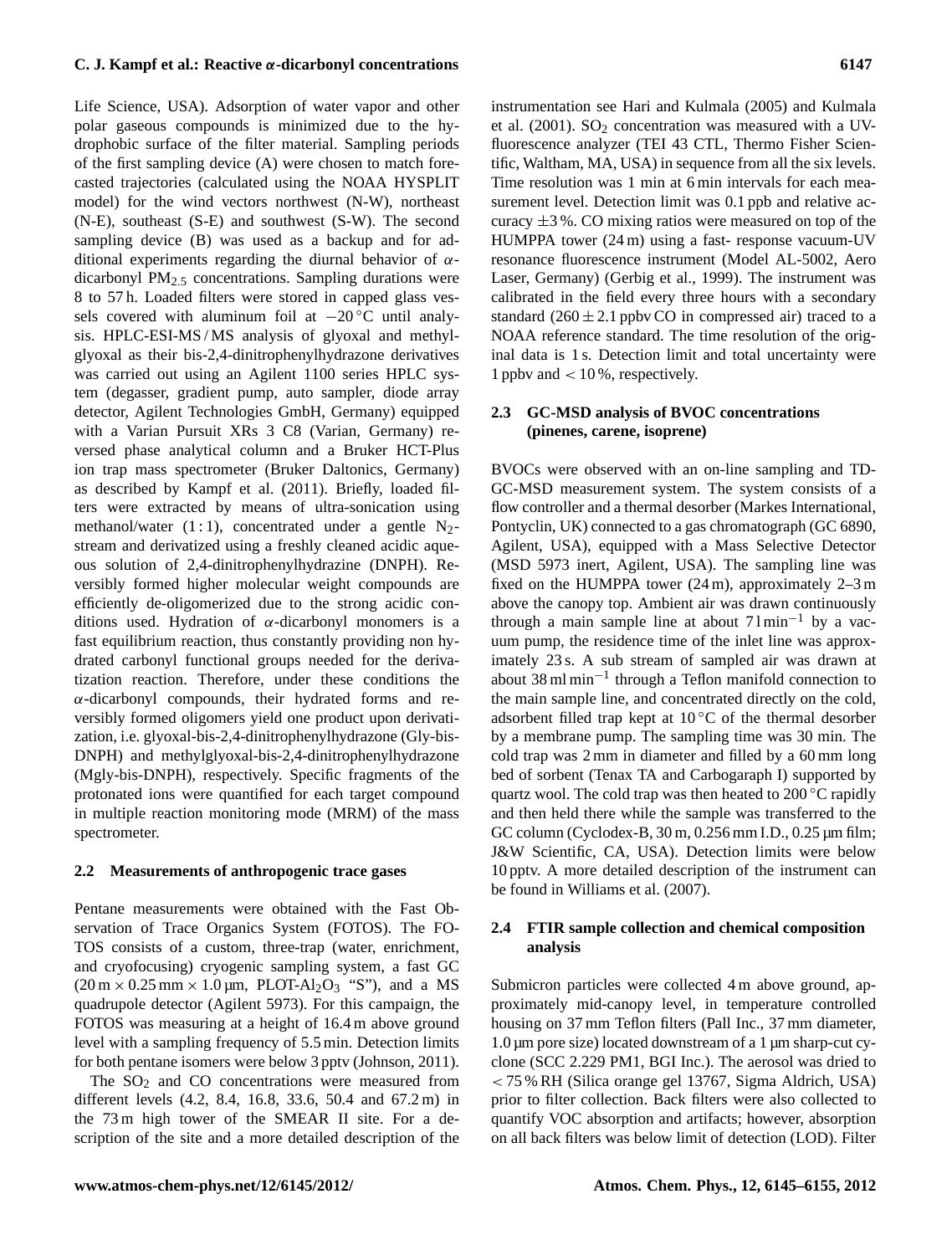sampling duration varied from 6, 9, and 12 h, including duplicate 24-h filters, which were used when mass loadings were low. To reduce evaporative losses, samples were stored and transported at 0 ◦C prior to analysis in San Diego, California, by a Tensor 27 spectrometer (Bruker, Billerica, MA). Spectra were interpreted to quantify organic functional groups by using calibration standards and a revised automated algorithm based on the linear response of absorption peak area to the number of moles of organic bond present on the Teflon filters (Russell et al., 2009; Gilardoni et al., 2007; Maria et al., 2003). Quantified organic functional groups included saturated aliphatic C-CH (alkane), unsaturated aliphatic  $C = CH$ (alkene), aromatic  $C = CH$ , non-acid organic hydroxyl C-OH (alcohol), primary amine  $C-NH<sub>2</sub>$ , non-acid carbonyl  $C=O$ (aldehyde and ketone), and carboxylic acid COOH groups. Alkene and aromatic groups were below the limit of quantification (LOQ) for the entirety of the field campaign. The sum of all measured FTIR organic functional groups (alcohol, alkane, amine, carbonyl, and carboxylic acid) is used to determine organic mass (OM) concentrations from each filter (Russell, 2003; Russell et al., 2009).

#### **3 Results and discussion**

# **3.1 Overview of** α**-dicarbonyl concentrations during HUMPPA-COPEC 2010**

Field data concentrations of Gly and Mgly in  $PM_{2.5}$  during HUMPPA-COPEC 2010 are provided from 10 July to 10 August. The concentrations ranged from 0.54 to 12.07 ng m−<sup>3</sup> for Gly and from below limit of detection (LOD) to 1.26 ng m−<sup>3</sup> for Mgly. Variation of Mgly concentration was much less pronounced as illustrated in Fig. 1a. Filter sampling according to the wind vectors as described in the previous section allowed the data to be analyzed for the potential sources of high Gly and Mgly concentrations. The highest concentrations of Gly and Mgly during the campaign were observed from southwestern (S-W) and southeastern (S-E) wind vectors, while northwestern (N-W) wind vectors did not show elevated concentrations. Land usage characteristics suggest a stronger anthropogenic influence in the south of the sampling site (Williams et al., 2011), whereas the N-W sector was deemed to be most representative of the boreal forest ecosystem. Several distinct sources for high  $\alpha$ dicarbonyl concentrations are discussed in detail in the following section.

The mean concentration of Gly over the entire campaign was calculated to be  $1.78 \text{ ng m}^{-3} \pm 2.14 \text{ ng m}^{-3}$ . If the peak concentrations are considered to be of anthropogenic origin, as will be shown in the following section, the mean concentration attributed to the natural biogenic emissions of the surrounding coniferous forest was 0.81 ng m<sup>-3</sup> ± 0.23 ng m<sup>-3</sup>. Mgly concentrations were much lower; only 16 out of 35 filter samples showed concentrations

# **6148 C. J. Kampf et al.: Reactive** α**-dicarbonyl concentrations**

above the limit of quantification (LOQ), while from the remaining 19 filter samples 4 showed concentrations below the LOD. If the four samples below LOD are treated as zero concentrations and the samples with concentrations between LOD and LOQ are taken into account the mean Mgly concentration over the complete timescale of the campaign was  $0.27$  ng m<sup>-3</sup> ± 0.18 ng m<sup>-3</sup>. This value increases to 0.31 ng m<sup>-3</sup> ± 0.12 ng m<sup>-3</sup> when the timescale solely includes periods influenced by natural biogenic emissions. However, the observed Mgly concentrations are surprisingly low considering that major precursors for Gly and Mgly in this area are monoterpenes and isoprene. Both are abundant and possess a relatively high molar Mgly formation yield upon their atmospheric oxidation. Molar yields of 25 % (isoprene) and 4.2 % (monoterpenes) for Mgly, and 6.2 % (isoprene) and 2.8 %(monoterpenes for Gly are reported by Fu et al. (2008). However, in the same study the modeled summertime mixing ratios of Gly and Mgly for southern Finland in 2006 are reported to be similar, i.e. 10–20 ppt for Gly and 5–20 ppt for Mgly (Fu et al. 2008). This is likely due to the shorter lifetime of Mgly with respect to photolysis and OH radical oxidation. Henry's Law constants  $(K_H)$ , describing the equilibrium of solutes between gas and aqueous phases (Betterton, 1992). Effective Henry's Law constants including hydration of the carbonyl groups  $(K_H^*)$  reported for Gly and Mgly at room temperature are  $3.6 \times 10^5$  M atm<sup>-1</sup> and  $3.7 \times 10^3$  M atm<sup>-1</sup> (Zhou and Mopper, 1990; Betterton and Hoffmann, 1988), respectively, indicating uptake into the aerosol phase to be more important for Gly. Hence a shorter chemical lifetime may also contribute to the explanation of lower Mgly aerosol concentrations.

Other field data from boreal forest environments are very limited. Liggio and McLaren (2003) report Gly and Mgly PM concentrations in Vancouver and other rural and biogenic influenced sites (Sumas mountain) in Canada, ranging from 0.43 to  $3.3 \text{ ng m}^{-3}$  in the case of Gly and from 0.03 to 1.2 ng  $\text{m}^{-3}$  in the case of Mgly. These results are in good agreement with the concentrations encountered during HUMPPA-COPEC 2010. Gly peak concentrations are higher in the recent field campaign, owing to the diverse anthropogenic events occurring over the course of the campaign, as will be discussed in the following sections. Field data from major cities are reported by Kawamura and Yasui (2005), Li and Yu (2005) and Ho et al. (2007). The samples were collected in Hong Kong, other major Chinese cities and Tokyo, Japan. Gly and Mgly PM concentrations reported are one to two orders of magnitude higher than reported from boreal forest regions. Maximum concentrations of Gly and Mgly in these cities were up to 72.9 ng m<sup>-3</sup> and 218.4 ng m<sup>-3</sup>, respectively. Interestingly, the reported urban Mgly PM concentrations are high compared to Gly PM concentrations in major cities, while in the boreal forest environments Gly concentrations appear to be higher and more variable than Mgly concentrations. Kundu et al. (2010a) report seasonal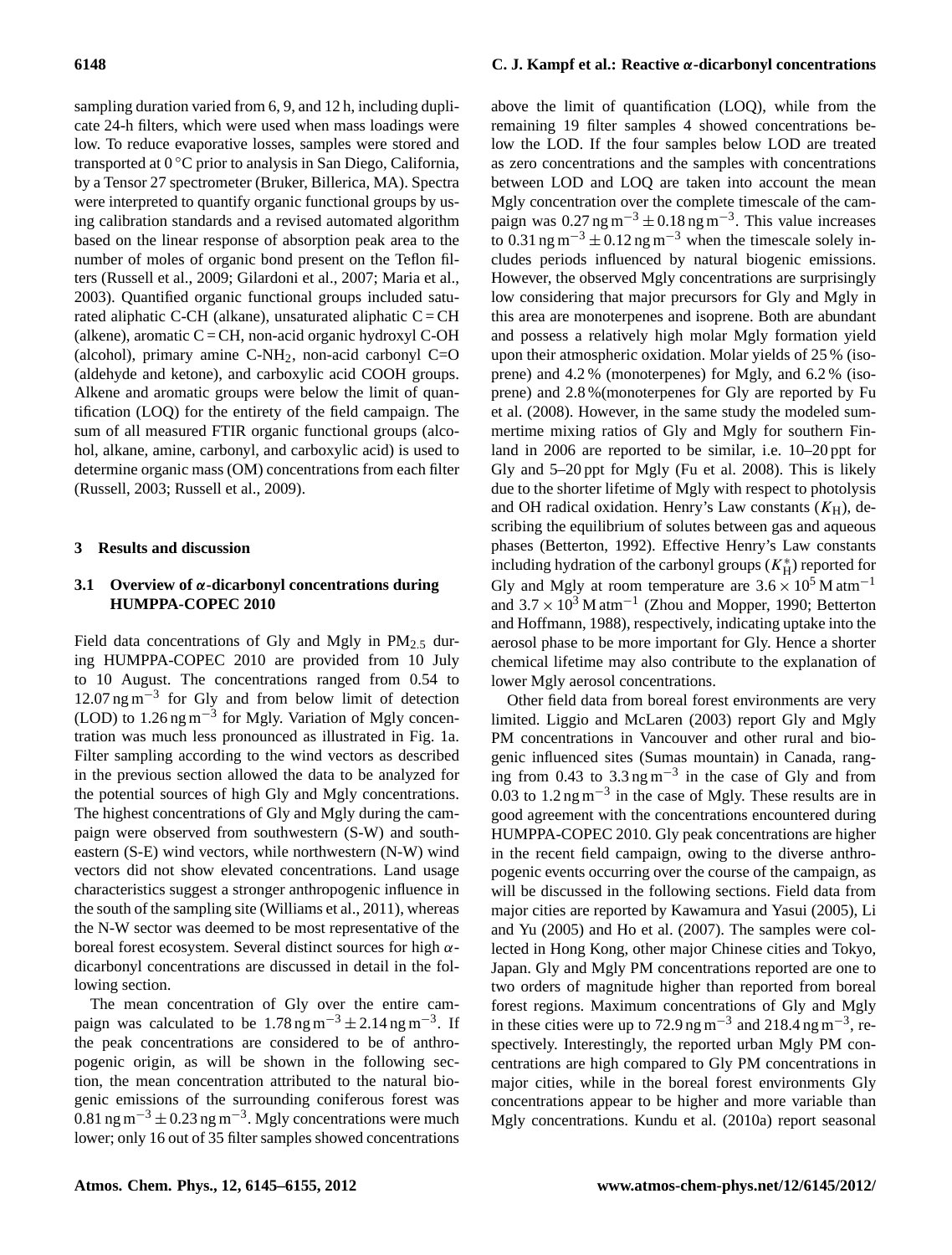

**Fig. 1.** α-dicarbonyl concentrations centered at the middle of the respective sampling period. Dotted lines reflect linear interpolation of adjunct sampling periods. Error bars reflect measurement uncertainty. Colors in background correspond to: **(a)** wind vectors of air mass origins advected to the sampling site; **(b)** types of events influencing the sampling site.

 $\alpha$ -dicarbonyl concentrations for an outflow region of Chinese pollutants (Gosan site, Jeju island, South Korea) and on average they find Mgly to be more abundant than Gly during the whole year. Mgly was also more abundant in a small field study conducted in southwest Germany at the Taunus Observatory, which is influenced by continental emission particularly from the highly industrialized Rhein-Main area (Kampf et al., 2011). Therefore, high concentrations of Mgly may suggest a stronger anthropogenic influence. However, this conclusion might not be applicable in strongly isopreneemitting forests (e.g. Amazonian rain forests; Guenther et al., 2006) since atmospheric isoprene oxidation processes have been found to show a higher molar yield of Mgly (Fu et al., 2008). This should be addressed in future field studies.

# **3.2 Clean air, pollution events, sawmill activity and wildfires**

Throughout the campaign several biomass burning, sawmill influence and urban/anthropogenic pollution events have been identified by tracer gases (Williams et al., 2011) and via chemical composition of the aerosol phase from FTIR. Biomass burning events, i.e. Russian wildfires which began from mid July 2010, were identified by sharp increases in the acetonitrile  $(CH<sub>3</sub>CN)$  and carbon monoxide  $(CO)$  mixing ratios, as well as high non-acid carbonyl and hydroxyl functional group concentrations in the aerosol phase. Sawmill influences were detected as peaks in BVOC concentrations accompanied by minima in the  $(-)/ (+)$ - $\alpha$ -pinene ratio and urban/anthropogenic influences were identified as peaks in sulfur dioxide  $(SO<sub>2</sub>)$  and *n*-pentane time traces. Figure 1b illustrates the influences of these events during the collection of the filter samples for Gly / Mgly analysis.

On several occasions high Gly and Mgly concentrations coincide with the aforementioned events. On 12 July an event with high submicron particle number counts was observed, which was deduced to be related to a pollution plume from the city of Tampere in the southwest of the sampling site (Williams et al., 2011). Gly and Mgly concentrations show a local maximum during this event. Ensemble 4 day back trajectories of other events attributed to have an urban/anthropogenic origin, i.e. on 14 July (St. Petersburg, Russia), 16 July (Poland and Germany), 26 July to 30 July (partly anthropogenic influence from St. Petersburg, Russia, coincident with Russian wildfire emissions) and 6 August (unclear origin, but identified as anthropogenic via peak in  $n$ -pentane mixing ratio), are available in the supporting material (Figs. S1–S5 in the Supplement). These events do not show elevated Mgly concentrations, which might be due to the greater distance of the respective sources from the sampling site. More distant sources result in longer transport times, thus increasing the chemical processing of  $\alpha$ dicarbonyls to corresponding acids and other later generation reaction products in the aerosol phase. This potentially reduces the observable concentrations close to the background level and will be examined again in the following Sect. 3.3.

Two sawmill events on 3 August and 6 August show high Gly concentrations of 4.71 and 4.64 ng m<sup>-3</sup>. The highest concentration of Gly during the HUMPPA-COPEC 2010 field measurement intensive was measured a few hours after the sawmill event on 6 August. The sawmill event on 18 July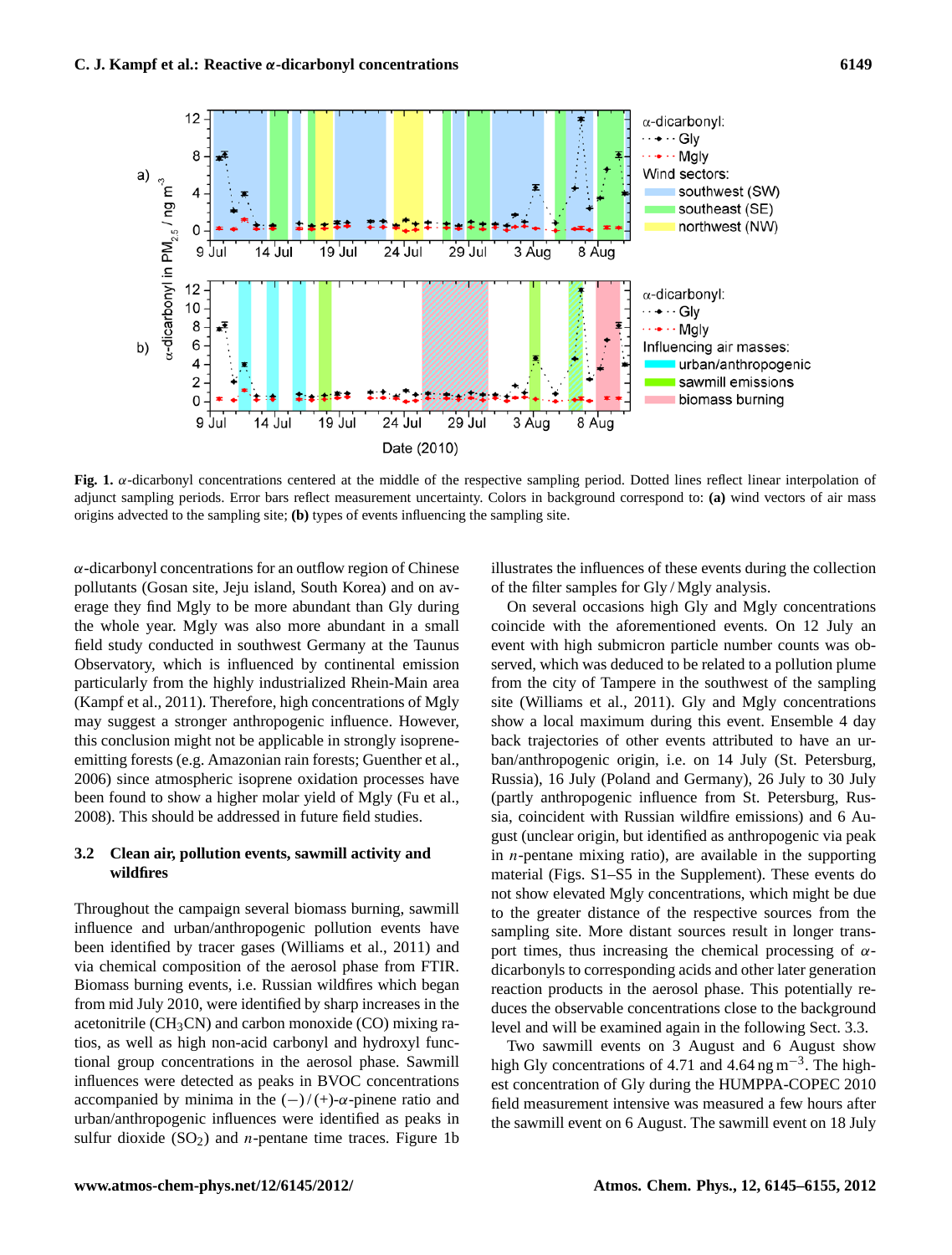on the other hand is not visible with regard to increased Gly concentrations. Air masses, however, originated mainly from N-W wind vectors in this case, in contrast to S-W wind vectors during the events on 3 August and 6 August, thus originating from a different source.

The biomass burning event from 7 to 9 August resulted in increased Gly concentrations of up to  $8.23 \text{ ng m}^{-3}$ , while no such increase is visible in the period from 26 to 30 July. This indicates that a relatively fresh plume was directly transported to the sampling site from 7 to 9 August. Ensemble 4 day back trajectories and fire hotspot data for the August event are available in the supporting material (see Figs. S8– S10). On 7 August the transport time from the wildfires in the Russian Federation to the sampling site was around 3 to 4 days coinciding with the lowest Gly concentration for this event. On 8 August a wildfire with a transport time < 24 h appears in the back trajectory plot, which potentially caused the high Gly concentrations observed on that day. The transport time from wildfires to sampling site on 9 August was around 2 days. While the transport times for the biomass burning events end of July were longer (4 to 5 days), also other parameters affecting the aging process of the aerosol potentially changed between the two periods of wildfire influencing the sampling site. Kundu et al. (2010b) report  $\alpha$ -dicarbonyl concentrations in biomass burning aerosols collected at the FNS (Fazenda Nossa Senhora Aparecida) site in Rondônia, Brazil, during the LBA-SMOCC campaign (2002). The reported Gly and Mgly concentrations are substantially higher in the fresh biomass burning aerosols studied during this extensive biomass burning period (9 to 54 ng m<sup>-3</sup> for Gly and 13 to 43 ng m−<sup>3</sup> for Mgly). This finding can potentially be attributed to a very high source strength or little processing of  $\alpha$ -dicarbonyls in the young aerosols.

High Gly concentrations are also visible at the beginning of the campaign on 10 July. Unfortunately no data for the specific marker compounds are available for this time. However, we attribute these high concentrations to another pollution plume from the city of Tampere to the southwest of the sampling site, since the air mass backward trajectories calculated using the NOAA HYSPLIT model (see Fig. S7) indicate that the advected air masses went over Tampere. An increased vehicular activity at the measurement site itself associated with setting up instruments potentially may also contribute to the high Gly concentrations observed. Acetylene, which forms Gly and not Mgly and was presumably emitted by vehicles at the site, was identified as a potential SOA precursor by Volkamer et al. (2009). The pollution source seems to be different two days later (12 July), as on this day also an increase in Mgly concentration was observed.

Nucleation events are usually observed during spring and fall at the SMEAR II station, though some occasionally occur also during the summer season when air masses originate over the Arctic Ocean (Kulmala et al., 2004a; Sogacheva et al., 2005). On 23 July a nucleation event was observed during the HUMPPA-COPEC campaign (Williams et al., 2011). Interestingly, Gly concentrations show a local minimum on this day. This finding can potentially be attributed to the very clean air with a campaign minimum of total submicron particle counts (3–1000 nm) at 06:00 local time.

#### **3.3 Comparison with FTIR data**

FTIR analysis was used to characterize the chemical composition of  $PM_1$  aerosols during HUMPPA-COPEC 2010. A comparison of organic matter (OM) characterized as hydroxyl (−OH) functional groups and α-dicarbonyl concentrations was investigated due to the following reasons. Gly and Mgly are present in the aerosol phase as their hydrated forms (mono- or di-hydrate) or oligomers formed via hemiacetal, acetal, imine, anhydride, ester, and sulfate ester formation and aldol condensation (see Lim et al., 2010 and references therein), thus drastically reducing free carbonyl functional groups related to Gly or Mgly and increasing hydroxyl functional groups at the same time. Concentrations of OM and hydroxyl functional groups in  $PM<sub>1</sub>$  as well as Gly concentrations in  $PM<sub>2.5</sub>$  are illustrated in Fig. 2.

During the biomass burning events from 26 to 30 July a significant amount of hydroxyl functional groups is present in the aerosol phase with a peak concentration of 3.05  $\mu$ g m<sup>-3</sup> on 29 July. Only minor changes in Gly PM concentrations are visible during that time, suggesting that most of the reactive α-dicarbonyl compounds have already been irreversibly processed. However, it cannot be ruled out that only little Gly was associated with these biomass burning events, resulting in the low concentrations observed. During the biomass burning event on 8 August high concentrations of Gly coincide with high −OH concentrations, pointing to a closer source for this event as already discussed in the previous section. The sawmill events on 3 August and 6 August resulted in strong increases of Gly PM concentrations, whereas only minor changes in −OH concentrations are visible. It should be noted that Gly concentrations are on a scale of  $n \text{g m}^{-3}$ and FTIR functional group concentrations are on a scale of µg m<sup>-3</sup>. However, the distance of the source of the event to the sampling site is only around 10 km. Consequently, the aerosol is less aged and resulted in a campaign maximum for the fraction of Gly in OM. Gly / OM and Gly / −OH ratios at selected days are summarized in Table 1.

Maximum Gly/OM ratios were observed during the sawmill events on 3 August and 6 August. In these less aged aerosols Gly makes up 0.2 % and 0.41 % of the total OM respectively. Biomass Burning events on 26 July and 29 July were addressed as strongly aged aerosols in the previous discussion; this is also reflected here by low Gly / OM ratios of 0.01 %. On 8 August on the other hand the values are slightly higher, likely due to direct transport of a fresh plume during this event. At selected days without anthropogenic influences and wind vectors from S-W (21 July) and N-W (23 July and 25 July) directions the Gly / OM ratio ranged from 0.03 % to 0.14 %. The high value was observed on the day of the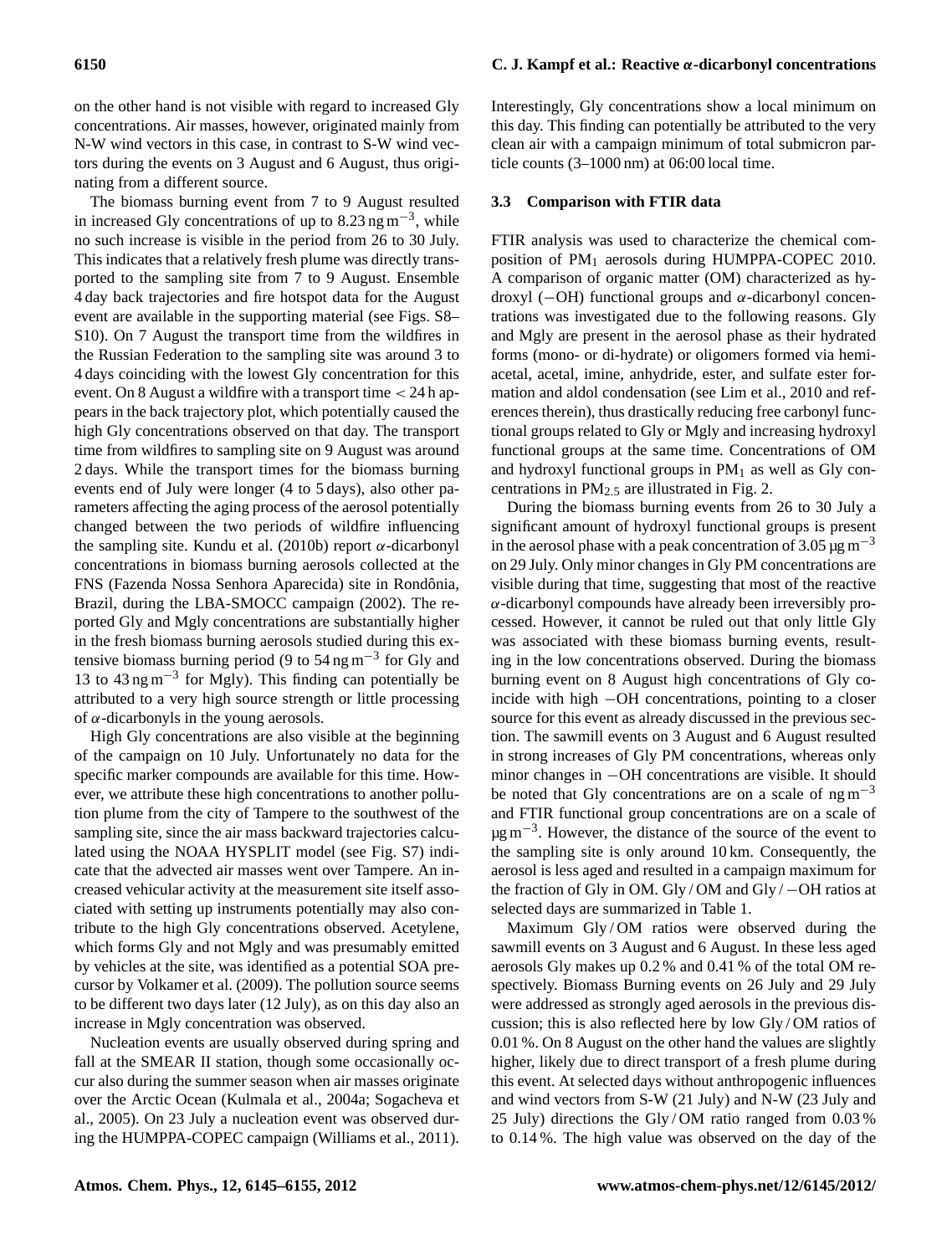

**Fig. 2.** A comparison of Gly concentrations in PM2.<sup>5</sup> and −OH, −COOH as well as OM concentrations in PM1.

**Table 1.** Fraction of Gly in OM and in hydroxyl functional groups at specific events during HUMPPA-COPEC 2010.

|                                          | Biomass Burning events / %   Sawmill events / % |  |  |                                             |                                                        | Clean air $/$ %                             |      |      |
|------------------------------------------|-------------------------------------------------|--|--|---------------------------------------------|--------------------------------------------------------|---------------------------------------------|------|------|
|                                          |                                                 |  |  |                                             | 26 Jul 29 Jul 8 Aug 3 Aug 6 Aug 21 Jul 23 Jul * 25 Jul |                                             |      |      |
| $Gly/OM$ 0.01 0.01 0.04                  |                                                 |  |  | $\begin{array}{ c} 0.20 & 0.41 \end{array}$ |                                                        | $\begin{array}{ c} 0.03 \ 0.14 \end{array}$ |      | 0.04 |
| $\text{Gly} / -\text{OH}$ 0.04 0.03 0.16 |                                                 |  |  | $1.43 \t1.78$                               |                                                        | 0.27                                        | 0.38 | 0.32 |

<sup>∗</sup> nucleation event

nucleation event, thus again suggesting higher values in the Gly / OM ratio are related to less aged aerosols. However, the uncertainty of the measurements during the nucleation event is higher than for the other events mentioned here, because FTIR carbonyl functional group mass was below the limit of detection. Additionally, the relative importance of aerosol aging and source strength is subject to estimations based on backward trajectories and trace gas as well as particle composition analysis. Therefore, statements on the aerosol aging state are qualitative and are based on the parameters mentioned before.

# **3.4 Time resolution and diurnal behavior of Gly in PM2**.**<sup>5</sup>**

In general filter sampling for Gly and Mgly was conducted related to air mass origins. While one of the sampling devices was used that way throughout the whole campaign, the other one was used to investigate the diurnal concentration behavior of Gly and Mgly in the week from 15 to 19 July. However, as mentioned before Mgly concentrations were very low resulting in total Mgly masses per filter below the LOD during this week of experiments. Gly concentrations in  $PM_{2.5}$  for the week from 15 to 19 July are illustrated in Fig. 3.

A strong diurnal variation of the Gly PM concentrations is visible, however, without a clear trend. On 15 and 16 July the night time samples show higher concentrations than the day time samples, while the opposite is true for 17 and 18 July. Wind sectors changed quite frequently during that time (see Fig. 3). The analysis of air mass origins showed high day and low night time concentrations for Gly from the N-W wind sector, while the concentration behavior for Gly in air masses from southern wind sectors seems to be more complex. Comparisons between this temporal behavior and that of tracer measurements like aliphatic hydrocarbons (npentane), sulfur dioxide  $(SO<sub>2</sub>)$ , carbon monoxide  $(CO)$  and nitrogen oxides  $(NO<sub>x</sub>)$  as anthropogenic tracers and BVOC's ( $\alpha$ -, β-pinene, isoprene,  $\Delta$ <sub>3</sub>-carene and myrcene) as biogenic tracers, however, did not show significant correlation.

The Gly measurements with short and long sampling durations were found to be consistent with each other. Each ambient sample with a long sampling duration shows the mean concentration of the two corresponding ambient samples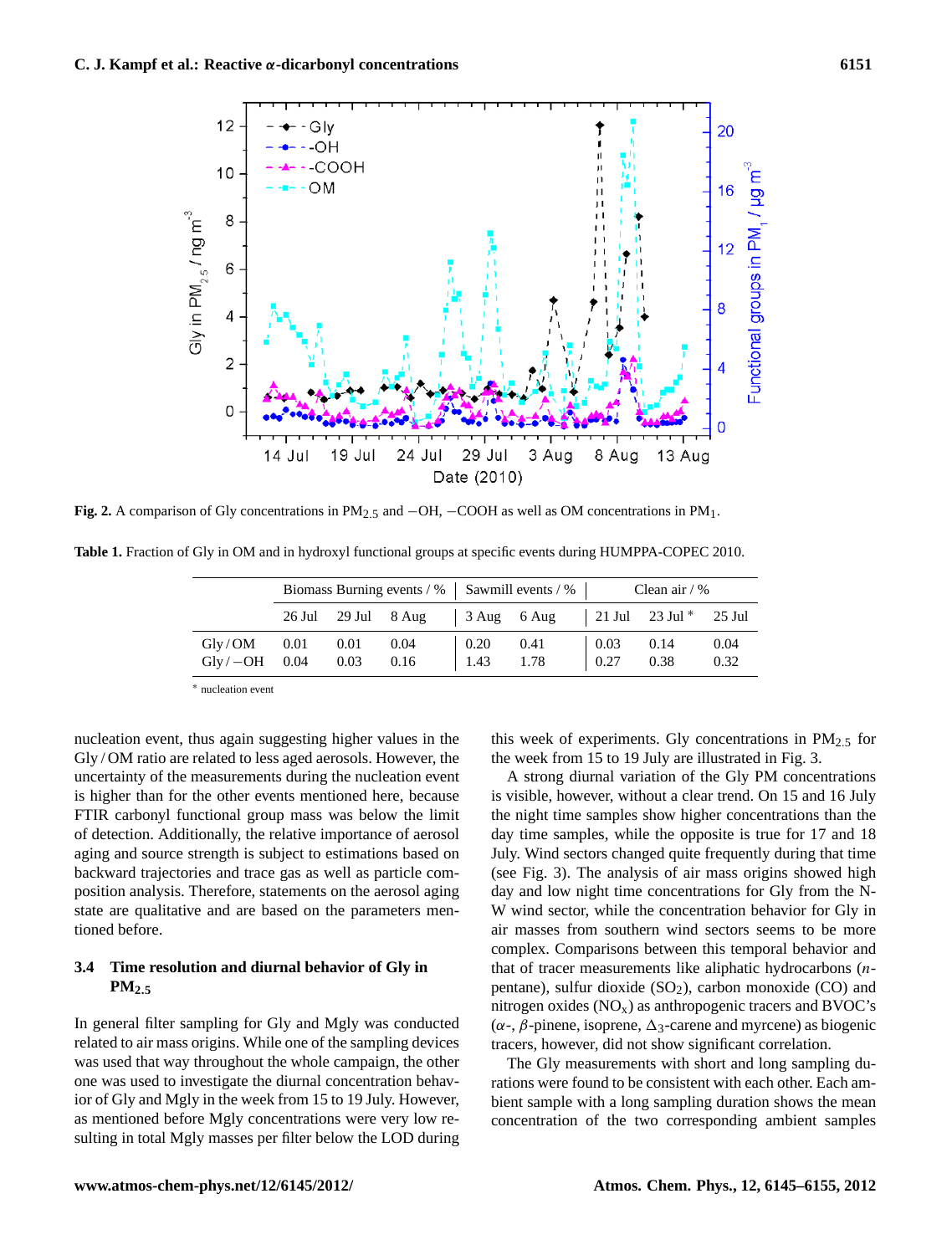

**Fig. 3.** Gly measurements with different time resolutions are shown. Concentrations given are centered at the middle of the respective sampling period. Dotted lines reflect linear interpolation of adjunct sampling periods. Colored lines at the top reflect length of the respective sampling period. Colors in background correspond to wind vectors of air mass origins advected to the sampling site.

with short sampling durations with a maximum error of  $< 6\%$ , thus demonstrating the reliability of the analytical method applied and suggesting sampling artifacts to be minor. The drawback of a longer sampling duration, however, is obvious. Diurnal cycles in the concentration behavior are not observed due to longer averaging and short spikes or minima in concentration become invisible.

# **4 Conclusions**

HUMPPA-COPEC 2010 offered the opportunity to acquire the first set of data for  $PM_{2.5}$  concentrations of the two most prominent α-dicarbonyl compounds glyoxal and methylglyoxal in the boreal forest region of Finland. These concentrations were compared to a variety of other field data in order to appoint sources and investigate the relative abundance and relevance of  $\alpha$ -dicarbonyl compounds in the Boreal environment. Mean background concentrations of Gly and Mgly at the SMEAR II station in Hyytiälä, Finland, were  $0.81$  ng m<sup>-3</sup> and  $0.31$  ng m<sup>-3</sup>, respectively. However, local and regional events, e.g. biomass burning, sawmill emissions and urban/anthropogenic pollution, showed strong influences on  $\alpha$ -dicarbonyl aerosol concentrations and resulted in peak Gly concentrations of up to 12.07 ng m<sup>-3</sup>. From a mass perspective Gly and Mgly seem still not as relevant in boreal forest environments as in highly anthropogenic influenced urban centers. Volkamer et al. (2007) attributed at least 15 % of the SOA formation in Mexico City to glyoxal, which corresponds to several  $\mu$ g m<sup>-3</sup>. Mgly aerosol phase concentrations in the boreal forest are also low in comparison to previous urban measurements. This may be due to a higher abundance of aromatic precursors with greater Mgly yields, e.g. xylenes, in urban environments. The relatively low Mgly concentration compared to Gly can be explained by the short photolysis lifetime and less pronounced uptake by water-containing SOA particles. Comparison with FTIR  $PM_1$  chemical composition data allowed the aging state of aerosols advected from distinct events and sources to be assessed qualitatively by Gly / OM and Gly / −OH ratios. While short distanced events and events with very intensive sources had a strong influence and high Gly/OM ratios of up to 0.4%, more distant and smaller events were not visible via increased  $α$ dicarbonyl concentrations and thus showed low Gly / OM ratios of 0.01 %. On background days, Gly / OM ranged from 0.03–0.14 %. Low Gly concentrations in aged aerosols can be explained by irreversible uptake of Gly and the formation of imidazoles and other high molecular weight compounds in ammonium containing aerosols (Galloway et al., 2009; Noziere et al., 2009; Shapiro et al., 2009; Lim et al., 2010; Yu et al., 2011). Furthermore, oxidative processing of Gly to glyoxylic acid, oxalic acid, formic acid and  $CO<sub>2</sub>$  through OH radical reactions will lower the Gly concentration in aged aerosols (Carlton et al., 2007).

**Supplementary material related to this article is available online at: [http://www.atmos-chem-phys.net/12/](http://www.atmos-chem-phys.net/12/6145/2012/acp-12-6145-2012-supplement.pdf) [6145/2012/acp-12-6145-2012-supplement.pdf.](http://www.atmos-chem-phys.net/12/6145/2012/acp-12-6145-2012-supplement.pdf)**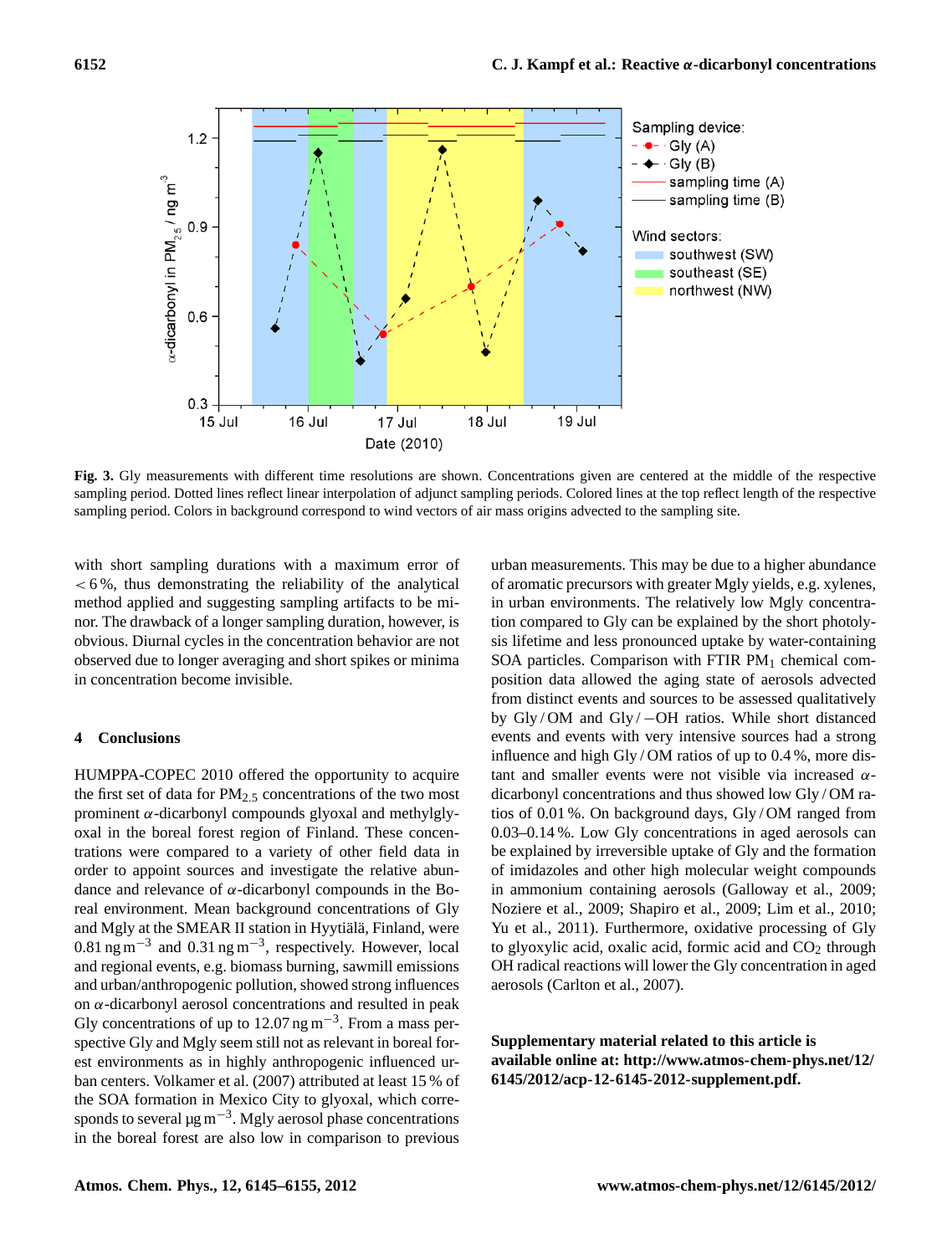*Acknowledgements.* The authors acknowledge the NOAA Air Resources Laboratory (ARL) for providing the HYSPLIT transport and dispersion model website [\(http://www.arl.noaa.gov/ready.php\)](http://www.arl.noaa.gov/ready.php) used in this publication. The Fire Information for Resource Management System (FIRMS) is acknowledged for providing the fire data used in this publication. CJK and TH acknowledge the Max Planck Institute for Chemistry in Mainz for financial support and the possibility to participate in the HUMPPA-COPEC-2010 field measurement intensive. ALC and LMR acknowledge support from NSF grant ATM-0904203, and ALC was supported in part by the Department of Energy Office of Science Graduate Fellowship Program (DOE SCGF) administered by ORISE-ORAU under contract no. DE-AC05-06OR23100. The campaign measurements and analyses were supported by the European Integrated Project on Aerosol Cloud Climate and Air Quality Interactions EUCAARI (project No 036833-2), the EUSAAR TNA (project No 400586). TP acknowledges funding from the Academy of Finland (1118615, 139656) and from Maj and Tor Nessling foundation (2010143, 2012443). The authors want to thank the anonymous referees for their valuable comments, which helped improving the quality of this paper.

Edited by: M. Kanakidou

#### **References**

- Altieri, K. E., Seitzinger, S. P., Carlton, A. G., Turpin, B. J., Klein, G. C., and Marshall, A. G.: Oligomers formed through in-cloud methylglyoxal reactions: Chemical composition, properties, and mechanisms investigated by ultra-high resolution FT-ICR mass spectrometry, Atmos. Environ., 42, 1476–1490, 2008.
- Betterton, E. A.: Henry's law constants of soluble and moderately soluble organic gases: Effects of aqueous phase chemistry, Adv. Environ. Sci. Technol., 24, 1–50, 1992.
- Betterton, E. A., and Hoffmann, M. R.: Henry's Law constants of some environmentally important aldehydes, Environ. Sci. Technol., 22, 1415–1418, [doi:10.1021/es00177a004,](http://dx.doi.org/10.1021/es00177a004) 1988.
- Carlton, A. G., Turpin, B. J., Altieri, K. E., Seitzinger, S., Reff, A., Lim, H. J., and Ervens, B.: Atmospheric oxalic acid and SOA production from glyoxal: Results of aqueous photooxidation experiments, Atmos. Environ., 41, 7588–7602, 2007.
- De Haan, D. O., Corrigan, A. L., Smith, K. W., Stroik, D. R., Turley, J. J., Lee, F. E., Tolbert, M. A., Jimenez, J. L., Cordova, K. E., and Ferrell, G. R.: Secondary organic aerosol-forming reactions of glyoxal with amino acids, Environ. Sci. Technol., 43, 2818– 2824, 2009a.
- De Haan, D. O., Tolbert, M. A., and Jimenez, J. L.: Atmospheric condensed-phase reactions of glyoxal with methylamine, Geophys, Res. Lett., 36, L11819–L11824, [doi:10.1029/2009GL037441,](http://dx.doi.org/10.1029/2009GL037441) 2009b.
- De Haan, D. O., Hawkins, L. N., Kononenko, J. A., Turley, J. J., Corrigan, A. L., Tolbert, M. A., and Jimenez, J. L.: Formation of Nitrogen-Containing Oligomers by Methylglyoxal and Amines in Simulated Evaporating Cloud Droplets, Environ. Sci. Technol., 45, 984–991, 2011.
- Ebben, C. J., Martinez, I. S., Shrestha, M., Buchbinder, A. M., Corrigan, A. L., Guenther, A., Karl, T., Petäjä, T., Song, W. W., Zorn, S. R., Artaxo, P., Kulmala, M., Martin, S. T., Russell, L. M., Williams, J., and Geiger, F. M.: Contrasting organic aerosol parti-

cles from boreal and tropical forests during HUMPPA-COPEC-2010 and AMAZE-08 using coherent vibrational spectroscopy, Atmos. Chem. Phys., 11, 10317–10329, [doi:10.5194/acp-11-](http://dx.doi.org/10.5194/acp-11-10317-2011) [10317-2011,](http://dx.doi.org/10.5194/acp-11-10317-2011) 2011.

- Food and Agriculture Organisation: Global forest resources assessment 2010, FAO Forestry paper 163, ISBN 978-92-5-106654-6, 2010.
- Fu, T.-M., Jacob, D. J., Wittrock, F., Burrows, J. P., Vrekoussis, M., and Henze, D. K.: Global budgets of atmospheric glyoxal and methylglyoxal, and implications for formation of secondary organic aerosols, J. Geophys. Res. Atmos., 113, D15303, [doi:10.1029/2007JD009505,](http://dx.doi.org/10.1029/2007JD009505) 2008.
- Galloway, M. M., Chhabra, P. S., Chan, A. W. H., Surratt, J. D., Flagan, R. C., Seinfeld, J. H., and Keutsch, F. N.: Glyoxal uptake on ammonium sulphate seed aerosol: reaction products and reversibility of uptake under dark and irradiated conditions, Atmos. Chem. Phys., 9, 3331–3345, [doi:10.5194/acp-9-3331-2009,](http://dx.doi.org/10.5194/acp-9-3331-2009) 2009.
- Gerbig, C., Schmitgen, S., Kley, D., Volz-Thomas, A., Dewey, K., and Haaks, D.: An improved fast-response vacuum-UV resonance fluorescence CO instrument, J. Geophys. Res. Atmos., 104, 1699–1704, 1999.
- Gilardoni, S., Russell, L. M., Sorooshian, A., Flagan, R. C., Seinfeld, J. H., Bates, T. S., Quinn, P. K., Allan, J. D., Williams, B., Goldstein, A. H., Onasch, T. B., and Worsnop, D. R.: Regional variation of organic functional groups in aerosol particles on four U.S. east coast platforms during the International Consortium for Atmospheric Research on Transport and Transformation 2004 campaign, J. Geophys. Res., 112, D10S27, [doi:10.1029/2006JD007737,](http://dx.doi.org/10.1029/2006JD007737) 2007.
- Guenther, A., Karl, T., Harley, P., Wiedinmyer, C., Palmer, P. I., and Geron, C.: Estimates of global terrestrial isoprene emissions using MEGAN (Model of Emissions of Gases and Aerosols from Nature), Atmos. Chem. Phys., 6, 3181–3210, [doi:10.5194/acp-6-](http://dx.doi.org/10.5194/acp-6-3181-2006) [3181-2006,](http://dx.doi.org/10.5194/acp-6-3181-2006) 2006.
- Hakola, H., Tarvainen, V., Laurila, T., Hiltunen, V., Hellén, H., and Keronen, P.: Seasonal variation of VOC concentrations above a boreal forest coniferous forest, Atmos. Environ., 37, 1623–1634, 2003.
- Hari, P. and Kulmala, M.: Station for measuring ecosystematmosphere relations (SMEAR II), Boreal Environ. Res., 10, 315–322, 2005.
- Hastings, W. P., Koehler, C. A., Bailey, E. L., and De Haan, D. O.: Secondary organic aerosol formation by glyoxal hydration and oligomer formation: Humidity effects and equilibrium shifts during analysis, Environ. Sci. Technol., 39, 8728–8735, 2005.
- Ho, K. F., Cao, J. J., Lee, S. C., Kawamura, K., Zhang, R. J., Chow, J. C., and Watson, J. G.: Dicarboxylic acids, ketocarboxylic acids, and dicarbonyls in the urban atmosphere of China, J. Geophys. Res. Atmos., 112, D22S27, [doi:10.1029/2006JD008011,](http://dx.doi.org/10.1029/2006JD008011) 2007.
- IPCC 2007: Contribution of Working Group I to the Fourth Assessment Report of the Intergovernmental Panel on Climate Change, edited by: Solomon, S., Qin, D., Manning, M., Chen, Z., Marquis, M., Averyt, K. B., Tignor, M., and Miller, H. L., Cambridge University Press, Cambridge, UK and New York, NY, USA, 2007.
- Johnson, A. M.: The development and deployment of FOTOS: A Fast Observation of Trace Organics System, Ph.D. Dissertation,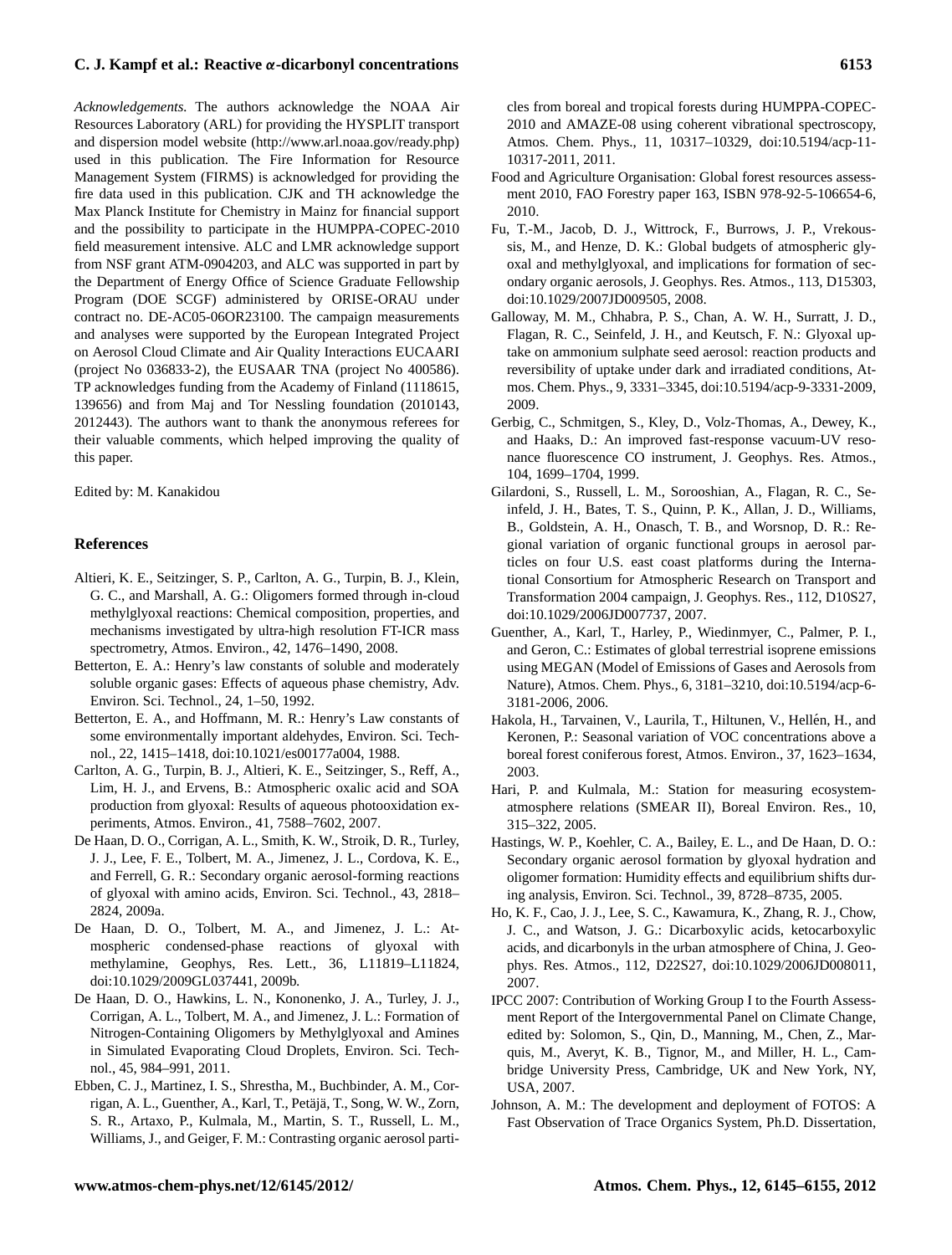Johannes Gutenberg Universitaet, available at: [http://ubm.opus.](http://ubm.opus.hbz-nrw.de/frontdoor.php?source_opus=2818&la=de) [hbz-nrw.de/frontdoor.php?source](http://ubm.opus.hbz-nrw.de/frontdoor.php?source_opus=2818&la=de)\_opus=2818\&la=de, 2011.

- Kalberer, M., Paulsen, D., Sax, M., Steinbacher, M., Dommen, J., Prevot, A. S. H., Fisseha, R., Weingartner, E., Frankevich, V., Zenobi, R., and Baltensperger, U.: Identification of polymers as major components of atmospheric organic aerosols, Science, 303, 1659–1662, 2004.
- Kampf, C. J., Bonn, B., and Hoffmann, T.: Development and validation of a selective HPLC-ESI-MS/MS method for the quantification of glyoxal and methylglyoxal in atmospheric aerosols (PM2.5), Anal. Bioanal. Chem., 401, 3115–3124, [doi:10.1007/s00216-011-5192-z,](http://dx.doi.org/10.1007/s00216-011-5192-z) 2011.
- Kanakidou, M., Seinfeld, J. H., Pandis, S. N., Barnes, I., Dentener, F. J., Facchini, M. C., Van Dingenen, R., Ervens, B., Nenes, A., Nielsen, C. J., Swietlicki, E., Putaud, J. P., Balkanski, Y., Fuzzi, S., Horth, J., Moortgat, G. K., Winterhalter, R., Myhre, C. E. L., Tsigaridis, K., Vignati, E., Stephanou, E. G., and Wilson, J.: Organic aerosol and global climate modelling: a review, Atmos. Chem. Phys., 5, 1053–1123, [doi:10.5194/acp-5-1053-2005,](http://dx.doi.org/10.5194/acp-5-1053-2005) 2005.
- Kawamura, K. and Yasui, O.: Diurnal changes in the distribution of dicarboxylic acids, ketocarboxylic acids and dicarbonyls in the urban Tokyo atmosphere, Atmos. Environ., 39, 1945–1960, 2005.
- Kua, J., Krizner H. E., and De Haan, D. O.: Thermodynamics and Kinetics of Imidazole Formation from Glyoxal, Methylamine, and Formaldehyde: A Computational Study, J. Phys. Chem. A, 115, 1667–1675, 2011.
- Kulmala, M., Hämeri, K., Aalto, P. P., Mäkelä, J. M., Pirjola, L., Nilsson, E. D., Buzorius, G., Rannik, U., Dal Maso, M., Seidl, W., Hoffmann, T., Jansson, R., Hansson, H.-C., Viisanen, Y.,Laaksonen, A., and O'Dowd, C. D.: Overview of the international project on Biogenic aerosol formation in the boreal forest (BIOFOR), Tellus B, 53, 324–343, 2001.
- Kulmala, M., Suni, T., Lehtinen, K. E. J., Dal Maso, M., Boy, M., Reissell, A., Rannik, Ü., Aalto, P., Keronen, P., Hakola, H., Bäck, J., Hoffmann, T., Vesala, T., and Hari, P.: A new feedback mechanism linking forests, aerosols, and climate, Atmos. Chem. Phys., 4, 557–562, [doi:10.5194/acp-4-557-2004,](http://dx.doi.org/10.5194/acp-4-557-2004) 2004a.
- Kulmala, M., Vehkamäki, H., Petäjä, T., Dal Maso, M., Lauri, A., Kerminen, V.-M., Birmili, W., and McMurry, P.H.: Formation and growth rates of ultrafine atmospheric particles: a review of observations, J. Aerosol Sci. 35, 143–176, 2004b.
- Kundu, S., Kawamura, K., and Lee, M.: Seasonal variations of diacids, ketoacids, and  $\alpha$ -dicarbonyls in aerosols at Gosan, Jeju Island, South Korea: Implications for sources, formation, and degradation during long-range transport, J. Geophys. Res., 115, D19307, [doi:10.1029/2010JD013973,](http://dx.doi.org/10.1029/2010JD013973) 2010a.
- Kundu, S., Kawamura, K., Andreae, T. W., Hoffer, A., and Andreae, M. O.: Molecular distributions of dicarboxylic acids, ketocarboxylic acids and ?-dicarbonyls in biomass burning aerosols: implications for photochemical production and degradation in smoke layers, Atmos. Chem. Phys., 10, 2209–2225, [doi:10.5194/acp-10-2209-2010,](http://dx.doi.org/10.5194/acp-10-2209-2010) 2010b.
- Lelieveld, J., Butler, T. M., Crowley, J. N., Dillon, T. J., Fischer, H., Ganzefeld, L., Harder, H., Lawrence, M. G., Martinez, M., Taraborrelli, D., and Williams, J.: Atmospheric oxidation capacity sustained by a tropical forest, Nature, 452, 737–740, [doi:10.1038/nature06870,](http://dx.doi.org/10.1038/nature06870) 2008.
- Li, Y. C. and Yu, J. Z.: Simultaneous determination of mono- and dicarboxylic acids, omega-oxo-carboxylic acids, midchain ketocarboxylic acids, and aldehydes in atmospheric aerosol samples, Environ. Sci. Technol., 39, 7616–7624, 2005.
- Liggio, J. and McLaren, R.: An optimized method for the determination of volatile and semi-volatile aldehydes and ketones in ambient particulate matter, Int. J. Environ. Anal. Chem., 83, 819– 835, 2003.
- Liggio, J., Li, S. M., and McLaren, R.: Heterogeneous reactions of glyoxal on particulate matter: Identification of acetals and sulfate esters, Environ. Sci. Technol., 39, 1532–1541, 2005a.
- Liggio, J., Li, S. M., and McLaren, R.: Reactive uptake of glyoxal by particulate matter, J. Geophys. Res. Atmos., 110, D10304, [doi:10.1029/2004JD005113,](http://dx.doi.org/10.1029/2004JD005113) 2005b.
- Lim, Y. B., Tan, Y., Perri, M. J., Seitzinger, S. P., and Turpin, B. J.: Aqueous chemistry and its role in secondary organic aerosol (SOA) formation, Atmos. Chem. Phys., 10, 10521– 10539, [doi:10.5194/acp-10-10521-2010,](http://dx.doi.org/10.5194/acp-10-10521-2010) 2010.
- Loeffler, K. W., Koehler, C. A., Paul, N. M., and De Haan, D. O.: Oligomer formation in evaporating aqueous glyoxal and methyl glyoxal solutions, Environ. Sci. Technol., 40, 6318–6323, 2006.
- Lohmann, U. and Feichter, J.: Global indirect aerosol effects: a review, Atmos. Chem. Phys., 5, 715–737, [doi:10.5194/acp-5-715-](http://dx.doi.org/10.5194/acp-5-715-2005) [2005,](http://dx.doi.org/10.5194/acp-5-715-2005) 2005.
- Maria, S. F., Russell, L. M., Turpin, B. J., Porcja, R. J., Campos, T. L., Weber, R. J., and Huebert, B. J.: Source signatures of carbon monoxide and organic functional groups in Asian Pacific Regional Aerosol Characterization Experiment (ACE-Asia) submicron aerosol types, J. Geophys. Res., 108, 8637, [doi:10.1029/2003JD003703,](http://dx.doi.org/10.1029/2003JD003703) 2003.
- Noziere, B., Dziedzic, P., and Cordova, A.: Products and kinetics of the liquid-phase reaction of glyoxal catalyzed by ammonium ions  $(NH_4^+)$ , J. Phys. Chem. A, 113, 231–237, 2009.
- Odum, J. R., Hoffmann, T., Bowman, F., Collins, D., Flagan, R. C., and Seinfeld, J. H.: Gas/particle partitioning and secondary organic aerosol yields, Environ. Sci. Technol., 30, 2580–2585, 1996.
- Russell, L. M.: Aerosol organic-mass-to-organic-carbon ratio measurements, Environ. Sci. Technol., 37, 2982–2987, 2003.
- Russell, L. M., Takahama, S., Liu, S., Hawkins, L. N., Covert, D. S., Quinn, P. K., and Bates, T. S.: Oxygenated fraction and mass of organic aerosol from direct emission and atmospheric processing measured on the R/V Ronald Brown during TEX-AQS/GoMACCS 2006, J. Geophy. Res. Atmos., 114, D00F05, [doi:10.1029/2008JD011275,](http://dx.doi.org/10.1029/2008JD011275) 2009.
- Sareen, N., Schwier, A. N., Shapiro, E. L., Mitroo, D., and Mc-Neill, V. F.: Secondary organic material formed by methylglyoxal in aqueous aerosol mimics, Atmos. Chem. Phys., 10, 997–1016, [doi:10.5194/acp-10-997-2010,](http://dx.doi.org/10.5194/acp-10-997-2010) 2010.
- Schwier, A. N., Sareen, N., Mitroo, D., Shapiro, E. L., and McNeill, V. F.: Glyoxal-Methylglyoxal Cross-Reactions in Secondary Organic Aerosol Formation, Environ. Sci. Technol., 44, 6174–6182, 2010.
- Seinfeld, J. H. and Pankow, J. F.: Organic atmospheric particulate material, Ann. Rev. Phys. Chem., 54, 121–140, 2003.
- Shapiro, E. L., Szprengiel, J., Sareen, N., Jen, C. N., Giordano, M. R., and McNeill, V. F.: Light-absorbing secondary organic material formed by glyoxal in aqueous aerosol mimics, Atmos. Chem. Phys., 9, 2289–2300, [doi:10.5194/acp-9-2289-2009,](http://dx.doi.org/10.5194/acp-9-2289-2009) 2009.